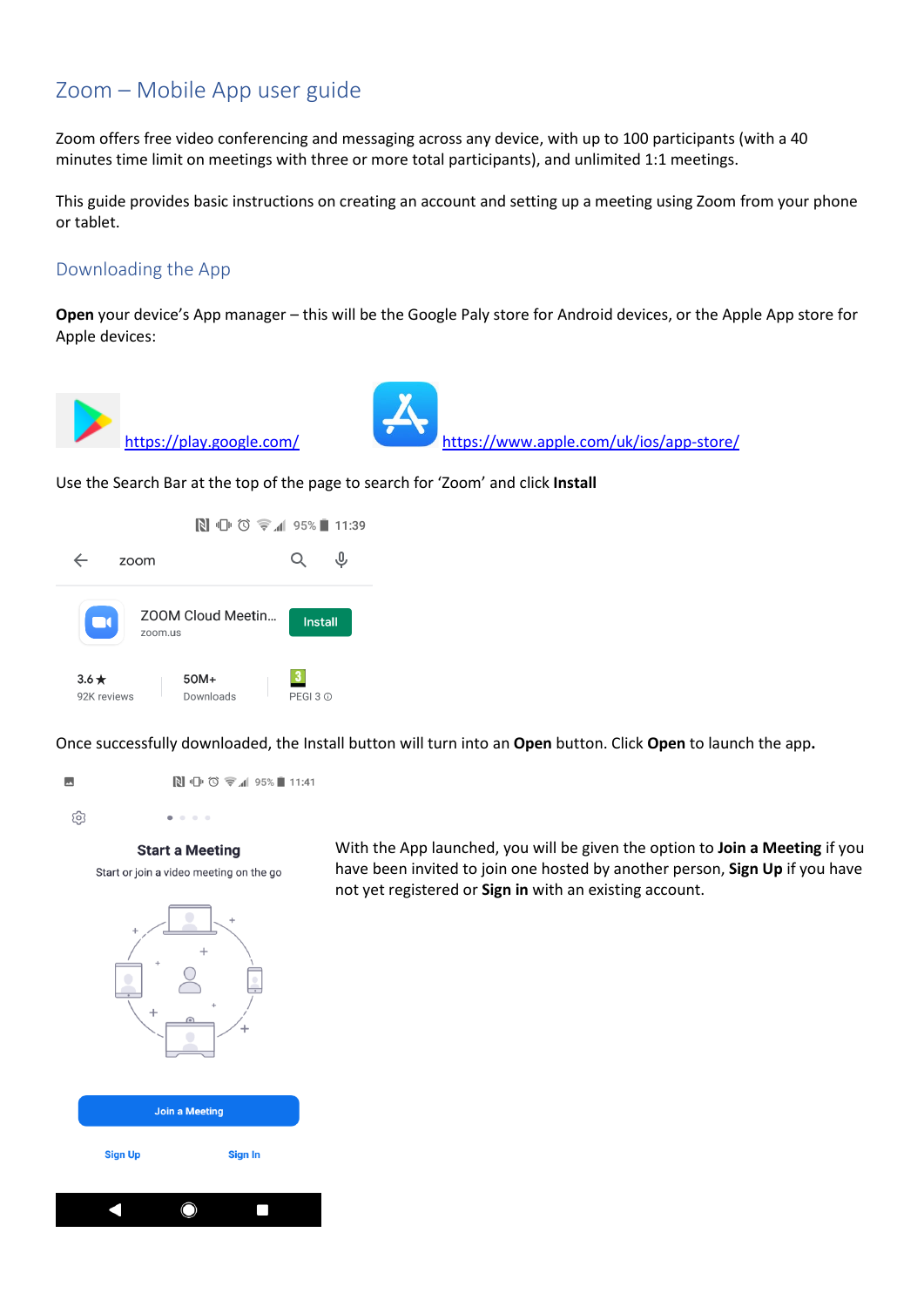### Registration

#### Option 1: Registration by email address



Facebook

 $\bigcirc$ 

 $\overline{\phantom{a}}$ 

using your **Facebook Account** Click the **Facebook icon** then when prompted click **Continue as** 

**[NAME]**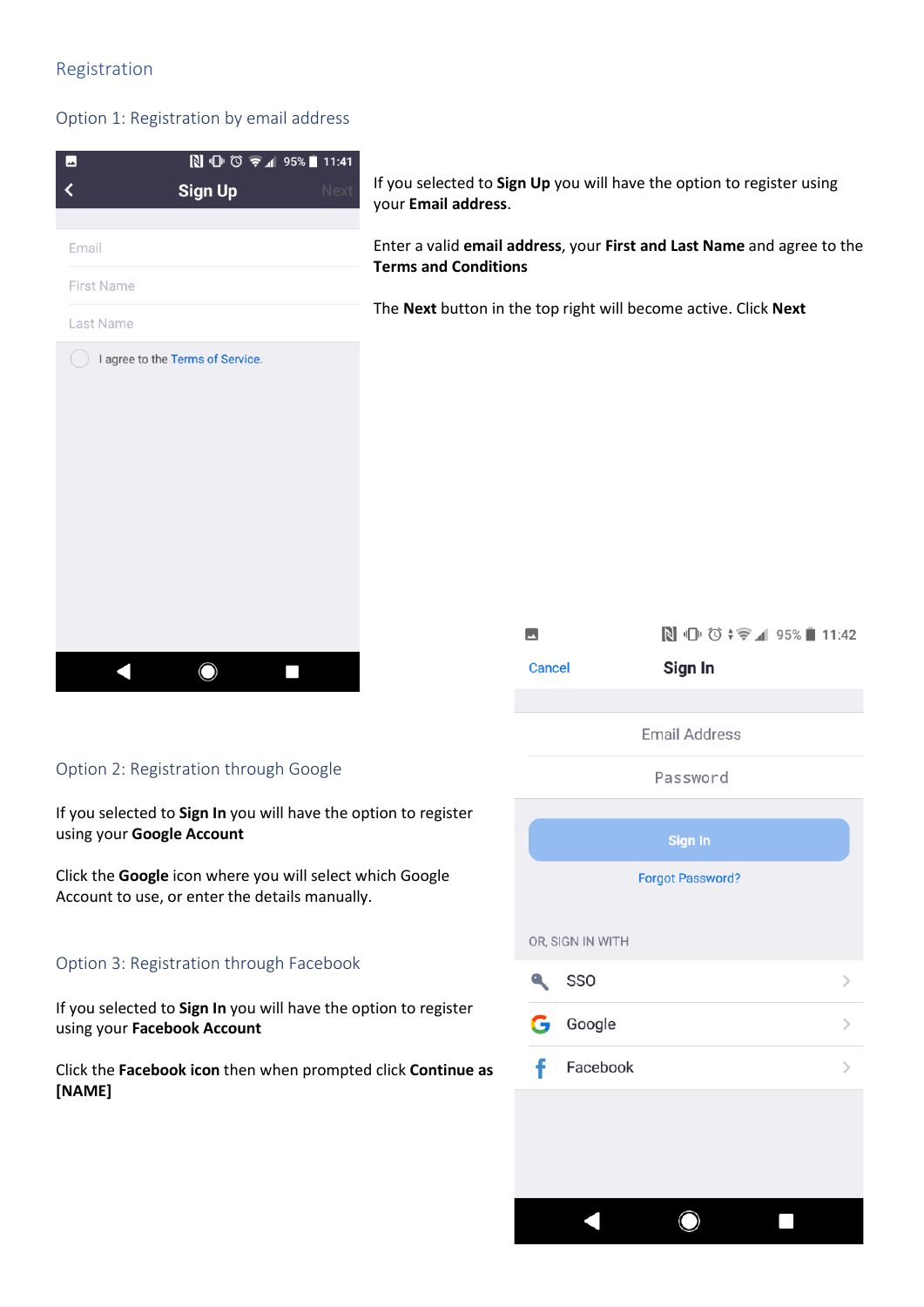## Login

Enter your **Email address** and **Password**, or sign in using the **Google** or **Facebook** account that was used earlier.



From the **Meet & Chat** screen you can Add Contacts from your Phone Contacts or using an Email Address.



Enter your phone number to search for any contacts registered for Zoom. You will need to give the App permission to view your Phone Contacts to do this. If there are no matches, you can invite any of your contacts to join Zoom.

Alternatively, search for the **Email address** in the Zoom database, and **Add** any Matched Contacts

Matched contacts can later be found in the **Contacts** area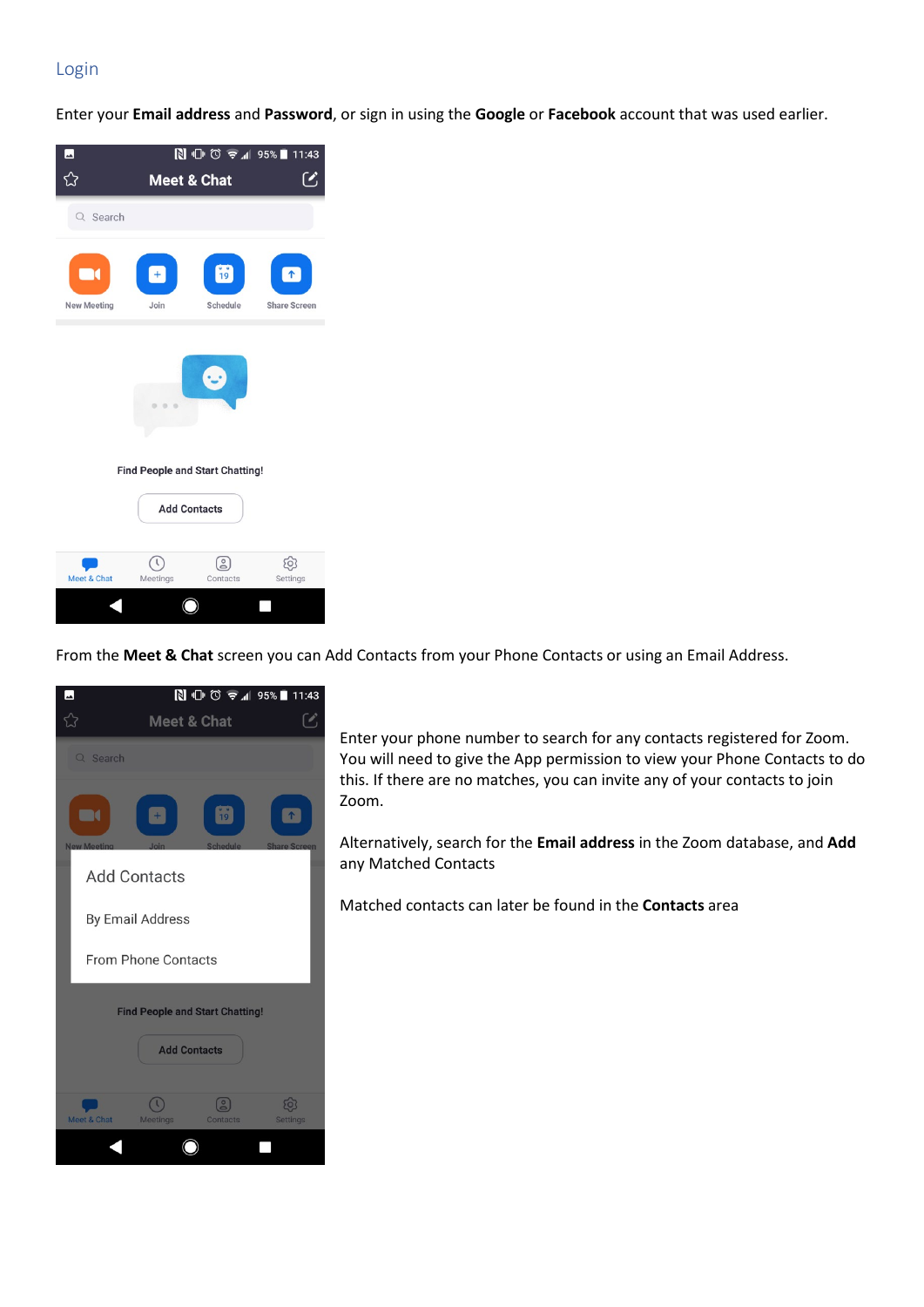### Starting a meeting

#### From the **Meet & Chat** screen, click on **New Meeting**



If you do not want your meeting to have Visual, **Move the slider** to turn off Video

If **Use Personal Meeting ID** is switched off (default), participants will need to use a password to enter your meeting (recommended). To disable this and allow anyone with the meeting number to join, **move the slider** to turn this off.





From within your meeting, you can invite people to attend using the **Participants** icon. From here you will have the option to invite **Zoom** contacts, your Phone contacts through **Messaging**, Facebook contacts through **Messenger**, or email an invitation via **Outlook** or **Gmail.** 

You can also copy the URL for this meeting and distribute this to potential participants.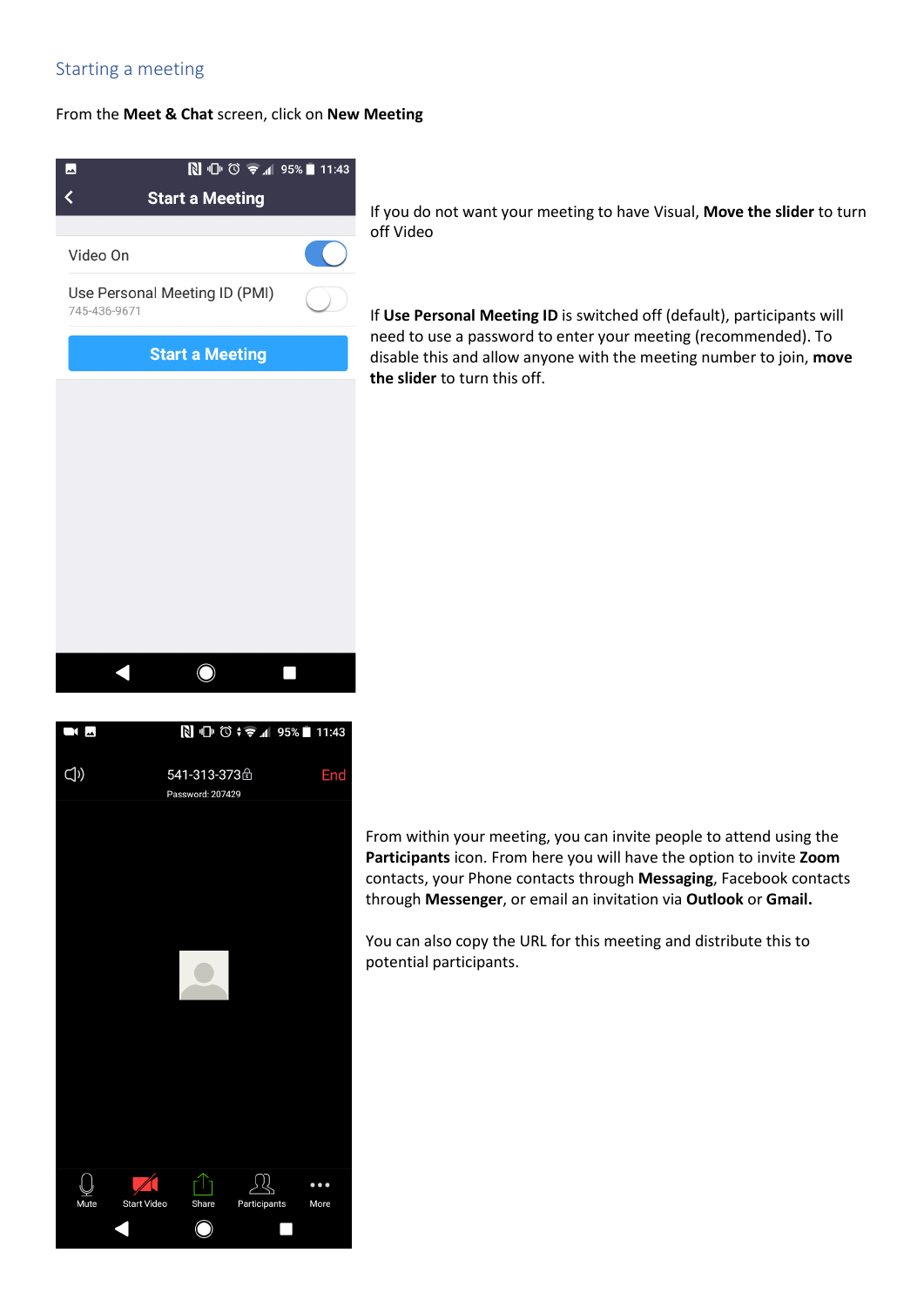## Scheduling a meeting

From the **Meet & Chat** screen, click **Schedule**

|                                                                                                                                              | $\mathbb{N}$ <sup>U</sup> $\circledcirc$ $\in$ 1 94%<br>11:44 |
|----------------------------------------------------------------------------------------------------------------------------------------------|---------------------------------------------------------------|
| Cancel<br><b>Schedule Meeting</b>                                                                                                            | Done                                                          |
|                                                                                                                                              |                                                               |
| Nicola Robinson's Zoom Meeting                                                                                                               |                                                               |
| Date                                                                                                                                         | 20/03/2020 >                                                  |
| From                                                                                                                                         | $12:00$ >                                                     |
| To                                                                                                                                           | $12:30$ >                                                     |
| Time Zone                                                                                                                                    | GMT+0:00, Greenwich Mean Time >                               |
| Repeat                                                                                                                                       | Never $\geq$                                                  |
| Use Personal Meeting ID (PMI)<br>745-436-9671                                                                                                |                                                               |
| If this option is enabled, any meeting options that you<br>change here will be applied to all meetings that use your<br>personal meeting ID. |                                                               |
| <b>PASSWORD</b>                                                                                                                              |                                                               |
| <b>Meeting Password</b>                                                                                                                      |                                                               |
| Password                                                                                                                                     | 056464                                                        |

e your Meeting a Unique **Name** a **Date** a **Start Time** an **End Time** 

can set the meeting to recur every Day, Week, Two Weeks, **hth** or **Year** 

ant to permit attendees to enter your meeting using only the **Personal Meeting ID (PMI)** number, **move the slider** to enable this ture.

able the requirement of a **Meeting Password** to enter your eting, **move the slider** to disable this feature.

For added security, it is **highly recommended** that your meetings require a meeting password to join.

Further information about meetings security is outlined below.

### **Security**

Because most groups meetings use a public link that permits anyone using that link to join, they are vulnerable to infiltration by unwanted guests. This is known as 'Zoom bombing'.

To protect your meting and its attendees from unwanted guests and their motives, you can increase security or restrict sharing by the attendees.

#### Two Factor Authentication

If **Use Personal Meeting ID (PMI)** is switched off (default), attendees will need to use a password to enter the meeting which adds an extra layer of protection against unwanted guests.

#### Disable Screen Sharing

Another option is for the meeting host **disable screen sharing**.

To disable screen sharing after you've started your meeting:

- Click the **More (...)** button at the bottom right corner of the screen
- Click "**Meeting Settings**"